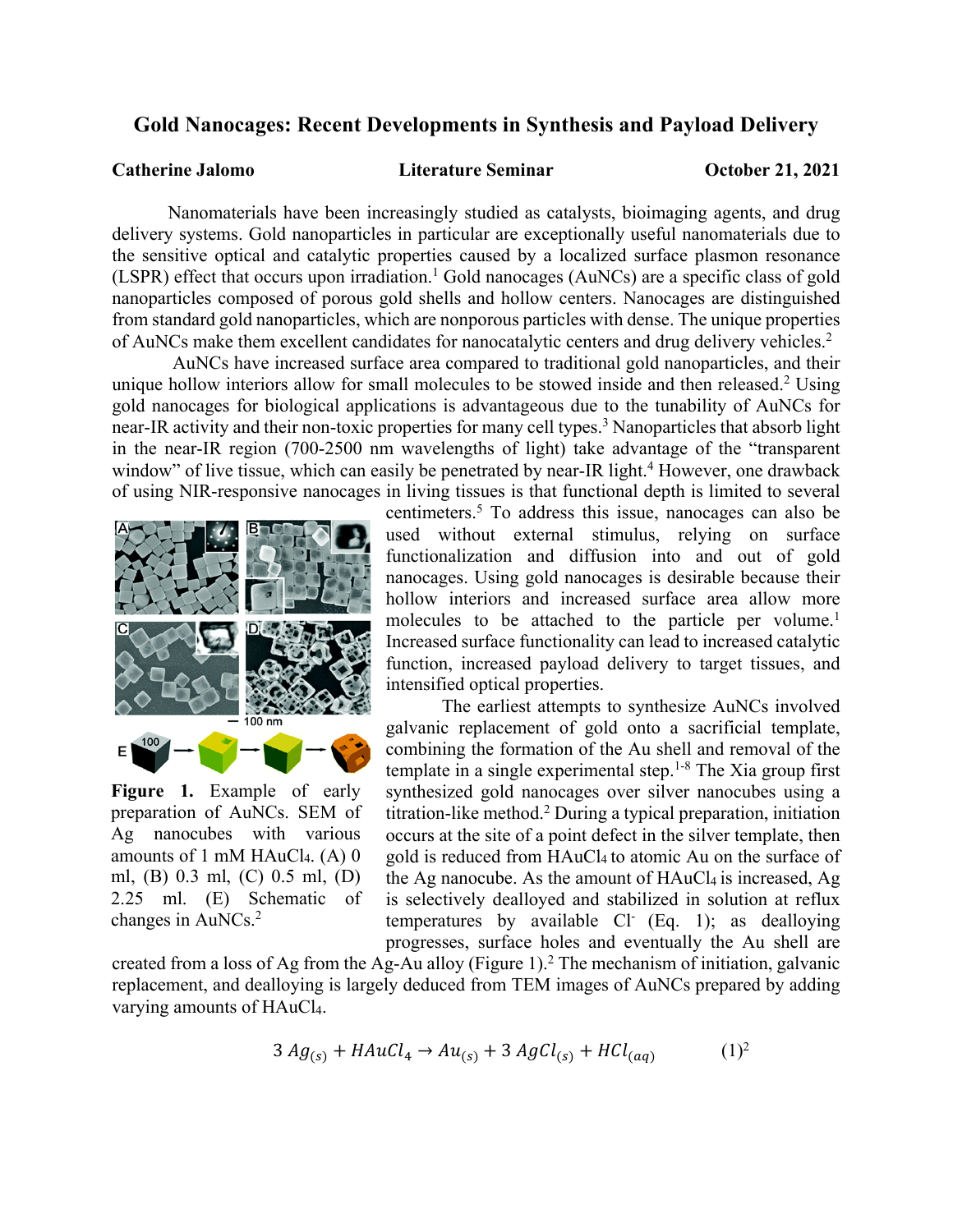Additional synthetic strategies for the preparation of gold nanocages have since been developed to improve tunability and size, and provide different morphology. In 2017, Xia and coworkers synthesized icosahedral AuNCs using a chemical etchant to dissolve the palladium template nanoparticle (Figure 2).<sup>6</sup> Chemical etching leaves random pores in the approximately 3-5 nm gold coating, converting core-shell nanoparticles to AuNCs. <sup>6</sup> Similar to earlier syntheses, the



**Figure 2.** Synthesis of 12 nm icosahedral nanocages by making a palladium sacrificial scaffold and etching away the core.<sup>b</sup>

amount of etchant added determines the LSPR of the nanoparticle, but Pd-based AuNCs are much smaller, at about 12 nm compared to the tunable 30-200 nm seen for AuNCs made from Ag nanoparticles.<sup>2,6</sup> Pd-based AuNCs, unlike Ag-based AuNCs, can form at low temperatures (0°C and 20°C) because of the solubility of palladium chloride in cold aqueous solution, offering the previously unachieved advantage of tuning the porosity by controlling the number of vacancies.<sup>6</sup>



**Figure 3.** (Top) Overview of polymerization of pyrrole on inner and outer surfaces of AuNCs. (Bottom) TEM images of (a) 80 nm AuNCs, (b) PPy-coated AuNCs, (c,d) double-walled PPy shells after Au etching.7

The primary advantage of using AuNCs is the increased surface area for functionalizing molecules. However, it is difficult to quantify the amount of compound successfully attached to the particle. One study sought to demonstrate that the amount of a particular molecule on the outer and inner surfaces could be tracked using a polymer that coats the entire surface area. By using iron (III) chloride to catalyze the polymerization of pyrrole, etching away the porous gold shells, and measuring wall thickness of the remaining polymer, Yang and coworkers were able to observe the effect of polymerization on inner and outer surfaces. 7 There was a correlation between the thickness of the walls of the poly(pyrrole) (PPy) and the concentration of pyrrole added to the solution with AuNCs. When incubated with 4.6 mM pyrrole for 3 hours, AuNCs had a 9 nm coating on both the inner and outer surfaces; when the concentration was increased to 9.3 mM, the outer polymer shell thickness increased to 15 nm, while the inner polymer shell completely filled the cage (approximately 32 nm) (Figure 3). <sup>7</sup> This result was attributed to the local increase in concentration of pyrrole induced by AuNCs. <sup>7</sup> The TEM images provide insight into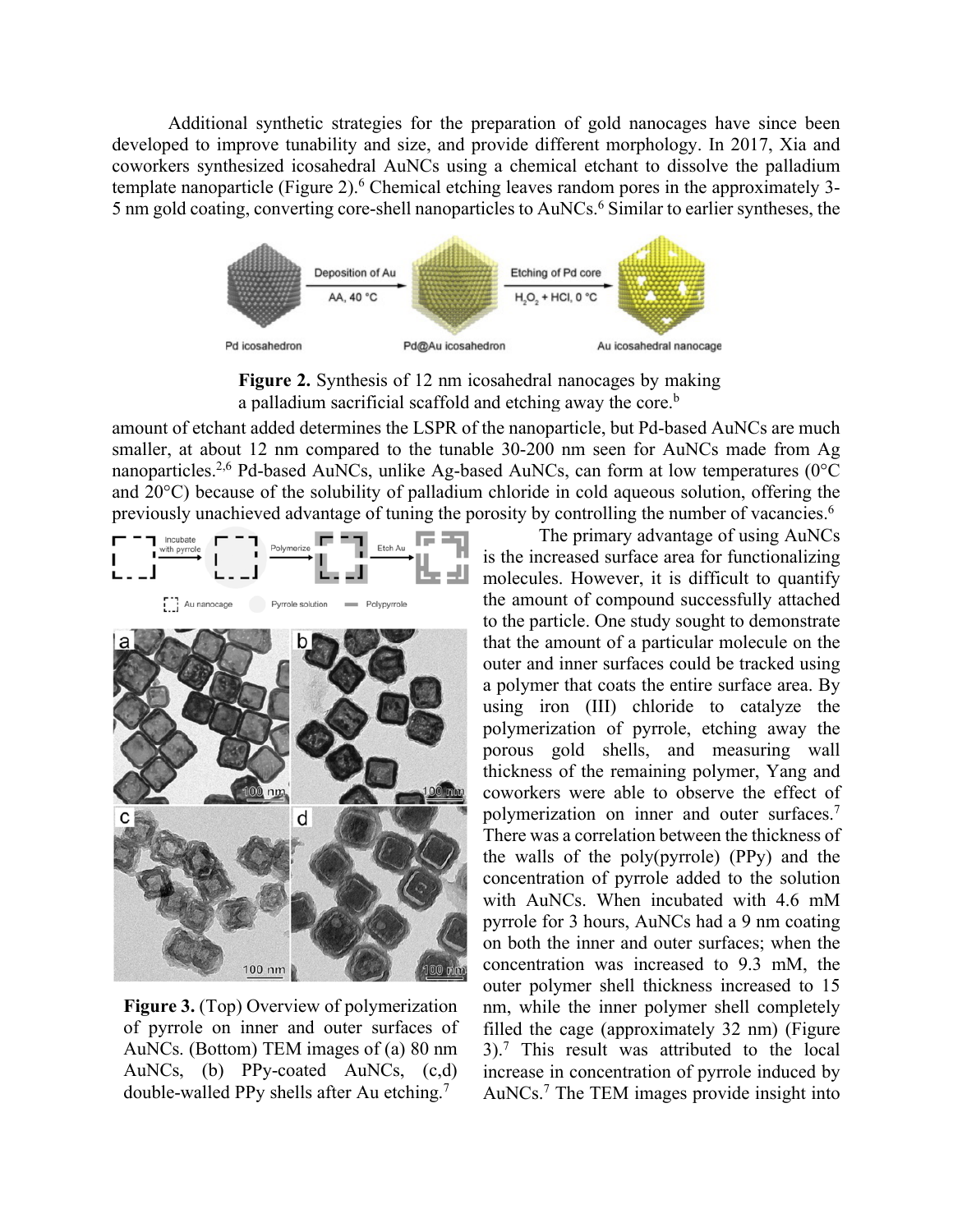the effects of AuNCs on polymerization as well as compound-loading, but does not allow for direct measurement (e.g molecular weight or degree of polymerization). The Xia group compared the deposition of species onto the inner and outer surfaces of AuNCs with palladium rather than organic compounds.<sup>9</sup> This study, which more accurately tracked the amount of Pd used to coat the inner and outer surfaces, but determined that the kinetics of the reduction dominates the reaction.<sup>9</sup> These two investigations primarily considered coating thickness to model AuNC loading mechanisms rather than quantitatively analyzing the number of species.

Practical studies of molecule loading into and catalytic activities of AuNCs are not as straightforward as previously discussed models. In 2021, Hu and coworkers loaded spherical AuNCs with IR-780, a fluorescent dye, using F-127, a hydrophilic surfactant.<sup>10</sup> The loading efficiency (percent of dye available that is loaded into AuNCs) was 21.7% and the loading content (percent of available sites covered with dye) was 5.7%. Most nanocarriers have a loading content under 10%, and although this loading mechanism is an improvement over that possible with solid gold nanoparticles, it is not exceptional.<sup>10</sup> A comparable study loaded an anti-cancer agent into cubic AuNCs and achieved three times the loading content. <sup>11</sup> In another study, the effect of increased surface area provided by AuNCs was demonstrated in the reduction of gaseous nitrogen to ammonia.12 The El-Sayed group used AuNCs to achieve then-unprecedented Faradaic efficiency of 30.2% for the electrochemical reduction of ammonia, compared to the 10-20% achieved by standard industrial procedures. They theorized that AuNCs yield higher efficiency due to increased surface area and number of atoms with unsatisfied valency.<sup>12</sup>

Although the hollow centers of AuNCs enable increased payload capacity, the porous shell is a simultaneous advantage and disadvantage. The porosity allows small molecules to freely diffuse in and out of the gold layer. Polymeric and metallic coatings can provide insight to the properties of AuNCs provided by increased surface area and ability for local entrapment. However, practical applications must be further investigated to determine the advantages of using AuNCs over other catalysts and nanoparticles.

References

- 1. Sun, Y.; Xia, Y. Shape-Controlled Synthesis of Gold and Silver Nanoparticles. *Science* **2002**, *298* (5601), 2176–2179.
- 2. Skrabalak, S. E., Chen, J., Sun, Y., Lu, X., Au, L., Cobley, C. M., & Xia, Y. Gold nanocages: Synthesis, properties, and applications. *Acc. Chem. Res.* **2008**, *41*(12), 1587– 1595.
- 3. Saira, F.; Mackey, M. A.; Qureshi, R.; Mahmoud, M. A. In Vitro Investigations of Gold Nanocages: Toxicological Profile in Human Keratinocyte Cell Line. *Food and Chemical Toxicology* **2016**, *97*, 89–95.
- 4. Pang, B.; Yang, X.; Xia, Y. Putting Gold Nanocages to Work for Optical Imaging, Controlled Release and Cancer Theranostics. *Nanomedicine* **2016**, *11*, 1715–1728.
- 5. Bao, S.; Huang, S.; Liu, Y.; Hu, Y.; Wang, W.; Ji, M.; Li, H.; Zhang, N. X.; Song, C.; Duan, S. Gold Nanocages with Dual Modality for Image-Guided Therapeutics. *Nanoscale* **2017**, *9*, 7284–7296.
- 6. Yang, X.; Gilroy, K. D.; Vara, M.; Zhao, M.; Zhou, S.; Xia, Y. Gold Icosahedral Nanocages: Facile Synthesis, Optical Properties, and Fragmentation under Ultrasonication. *Chem. Phys. Lett.* **2017**, *683*, 613–618.